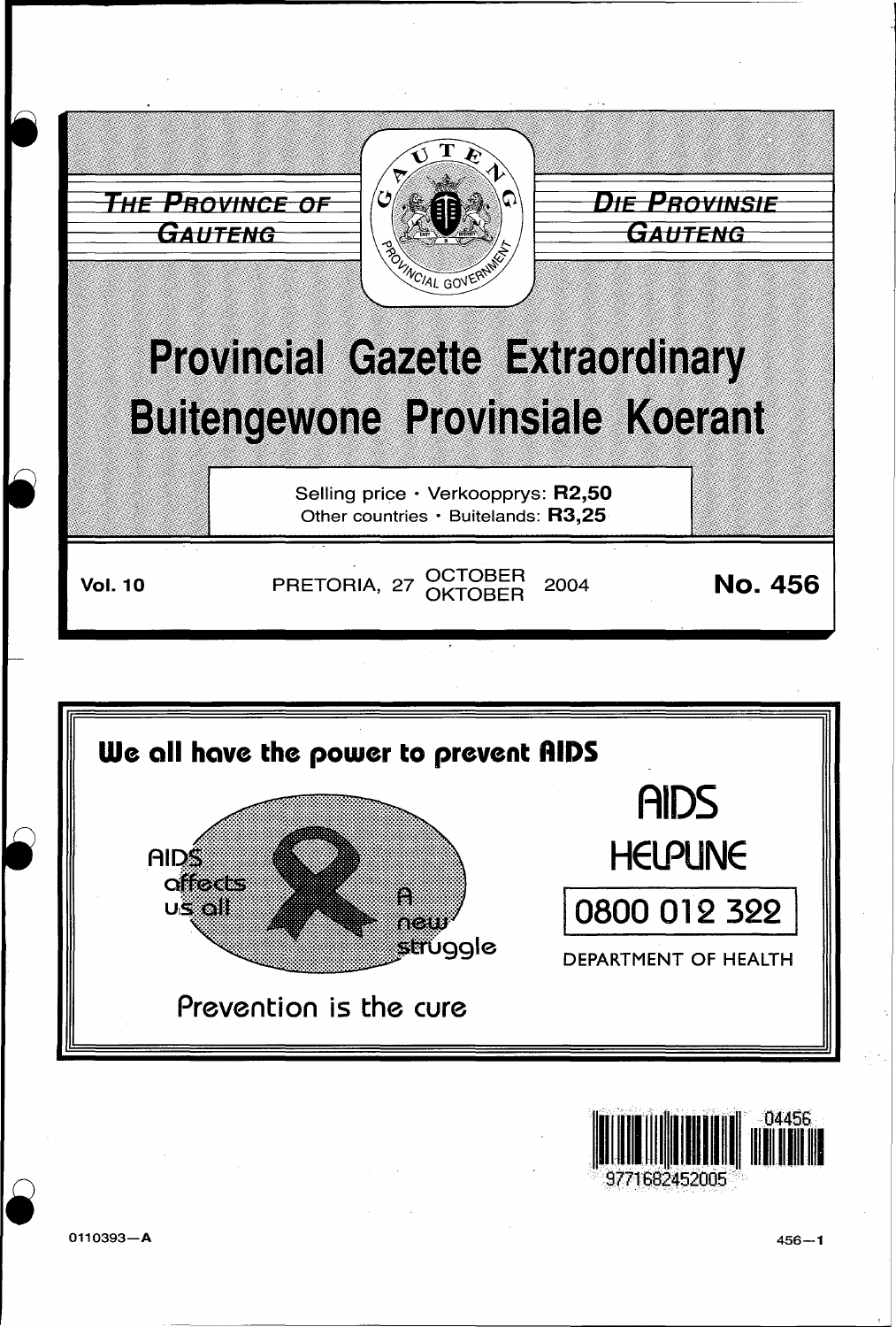$\mathcal{L}$ 

 $\ddot{\phantom{a}}$ 

**CONTENTS • INHOUD** 

No. *Page Gazette*  Page Gazet.<br>No. No. GENERAL NOTICE

3472 Town-planning and Townships Ordinance (15/1986): Establishment of township: Rietvalleirand Extension 50 .......... . 3 456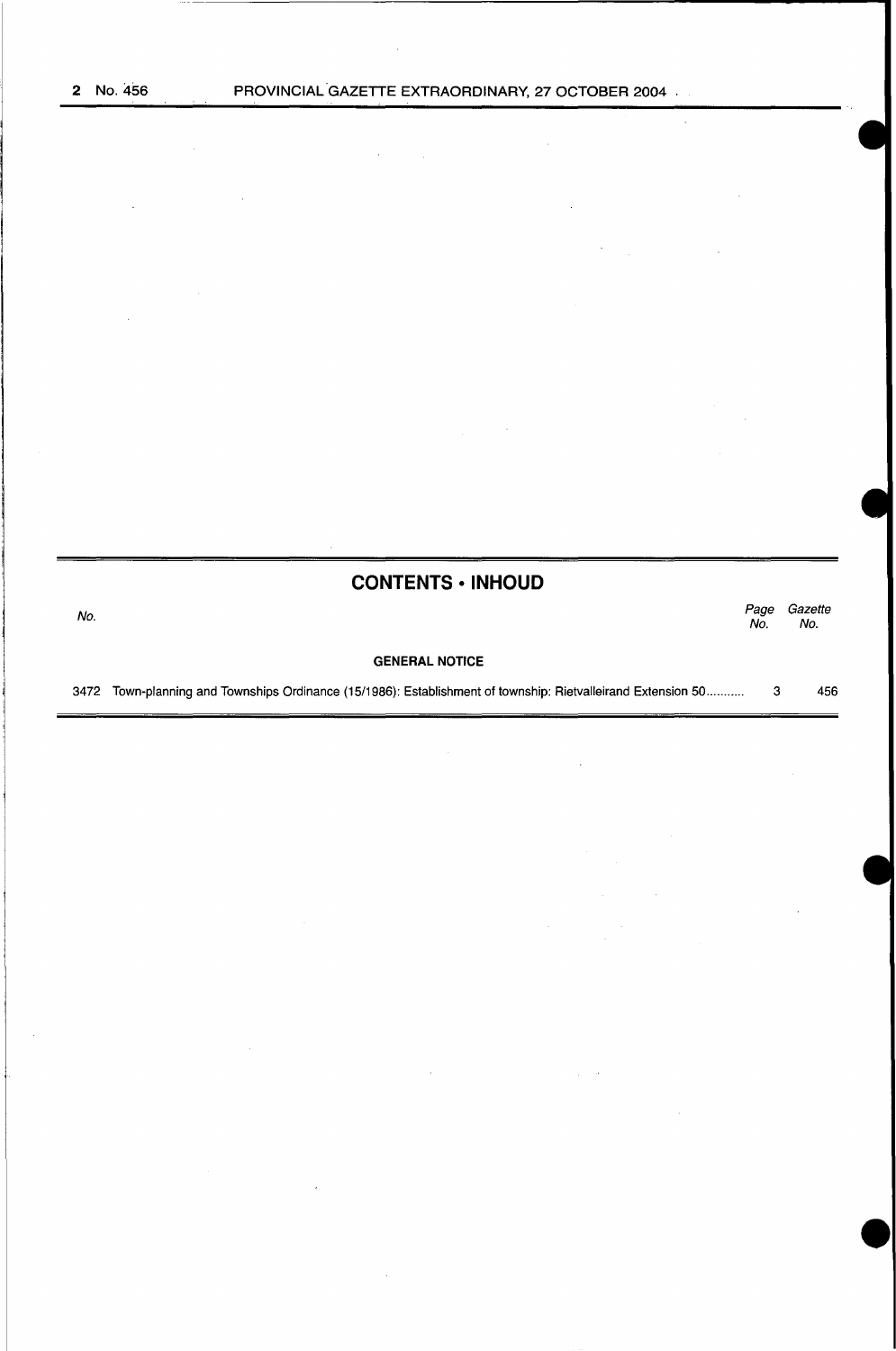# GENERAL NOTICE

## NOTICE 3472 OF 2004

### SCHEDULE 11 (Regulation 21)

. .

## 'NOTICE OF APPLICATION FOR ESTABLISHMENT OF TOWNSHIP:

The CitY of Tshwane Metropolitan Municipality hereby gives notice in terms of Section 69 (6) {a) of the Town Planning and Townships Ordinance, 1988 (Ordinance 15 of 1986), that the application to establish the township referred to in the Annexure hereto, has been received by it. Particulars of the application are open to inspection during normal office hours at the office of the General Manager, City Planning, Room 328, 3<sup>rd</sup> Floor, Munitoria, Cnr Vermeulen and Prinsloo Street, Pretoria 0002 for a period of 28 days from 27 October. 2004

Objections to or representations in respect of the application must be lodged in writing and in duplicate with the General Manager, at the above office or posted to him at PO Box 3242, Pretoria, 0001, within. a period of 28 days from 27 October 2004.

General Manager: Legal Services · 27 October 2004 and 03 November 2004

## ANNEXURE

I

Name of township: The Rietvallelrand Extension 50 Full name of applicant: **Fretmey Eiendomsbeleggings CC** 

Number of erven and proposed zoning: 2 Erven: Erf : 1 "Special" for electrical substation. Erf: 2 " Special" for: Business Buildings, Government Buildings, Places of Instruction, Places of Refreshment, Shops, Social Halls, Buildings for the display of goods, Car-sales mart and related motor workshops, Sale of motor spares, Places of amusement. Restricted industries which create no danger or nuisance of noise, dust, smoke fumes or smell, Spacial buildings and Warehouses.

Description of land on which township is to be established: Holding 8, Waterkloof Agricultural Holdings.

Locality of proposed township: The proposed township is situated adjacent to Goede Haop Road (M57) in the Waterkloof Agricultural Holdings Complex. Reference......